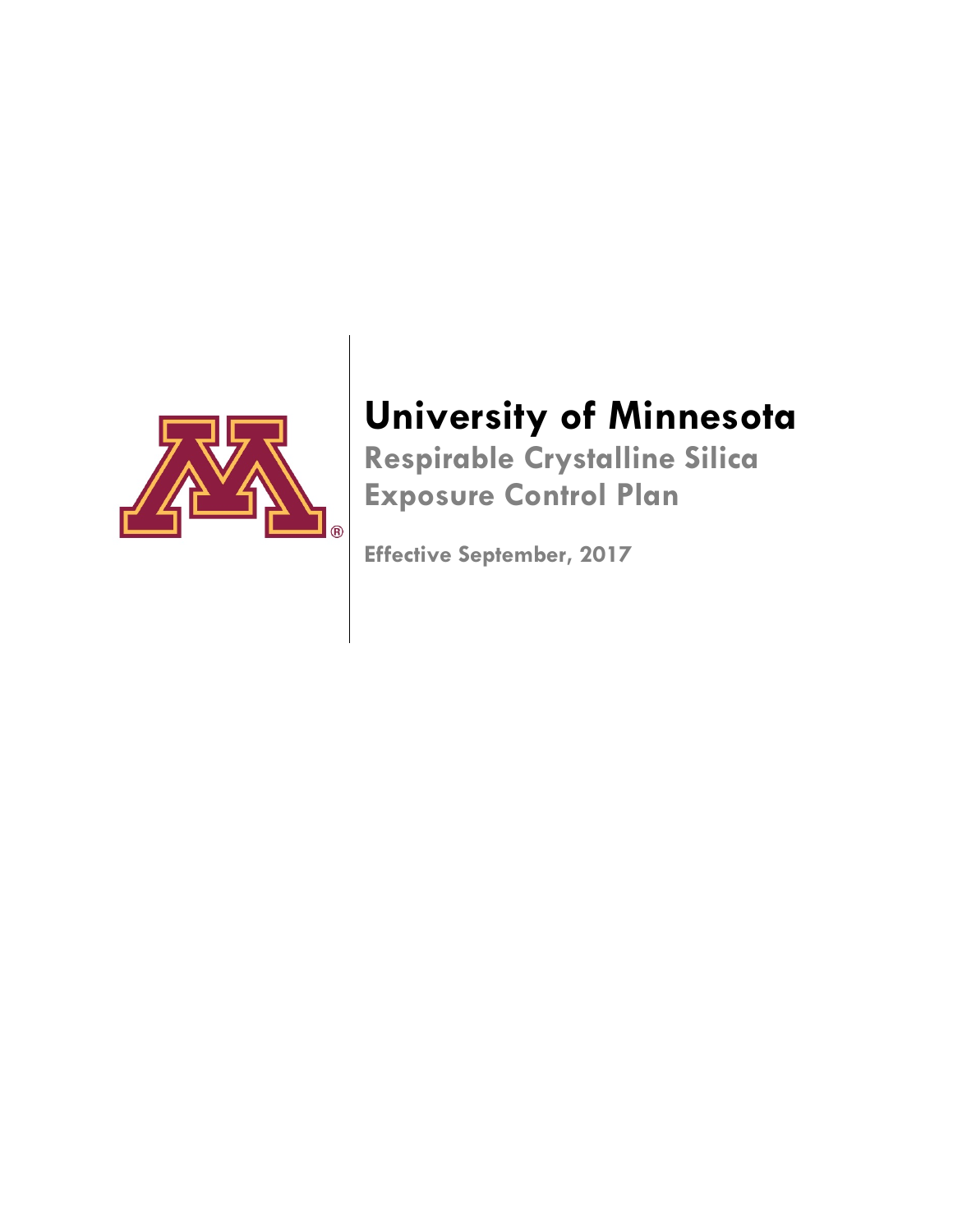### **Purpose**

The University of Minnesota (the University) has implemented this plan to protect employees from the hazards of Respirable Crystalline Silica. The primary goal of this plan is to minimize and when feasible, prevent exposures to Respirable Crystalline Silica through the prudent and judicious use of accepted engineering controls, work-practice controls, Personal Protective Equipment and employee training.

#### **Scope and application**

This plan applies whenever any University employee is exposed to Respirable Crystalline Silica from any source, regardless of how/where their exposures are created.

This plan does not apply to the processing of sorptive clays.

This plan also does not apply when there is objective data (see "Definitions") showing that an employee's exposure to crystalline silica will remain below the Action Level under any foreseeable conditions.

# **Definitions**

**Action Level (AL).** A concentration of airborne respirable crystalline silica of 25  $\mu$ m/m<sup>3</sup>, calculated as an 8-hour Time-Weighted Average (TWA).

*Assigned Protection Factor (APF).* The workplace level of respiratory protection that a respirator or class of respirators is expected to provide to employees when the employer implements a continuing, effective respiratory protection program as specified by this section.

*Competent person.* An individual who is capable of identifying existing and foreseeable respirable crystalline silica hazards in the workplace and who has authorization to take prompt corrective measures to eliminate or minimize them. The competent person must have the knowledge and ability necessary to fulfill the responsibilities set forth in this plan.

*Construction.* Construction includes remodeling, alteration, maintenance and/or repair of buildings or structures including pavement, sidewalks, etc.

*High Efficiency Particulate Air (HEPA).* A filter that is at least 99.97% efficient in removing monodisperse particles of 0.3 micrometers in diameter. The equivalent NIOSH 42 CFR 84 particulate filters are the N100, R100, and P100 filters.

*Minimum Efficiency Reporting Value (MERV).* A measurement scale to rate the effectiveness of air filters.

*Objective data*. Information, such as air monitoring data from industry-wide surveys or calculations based on composition of a substance, demonstrating employee exposure to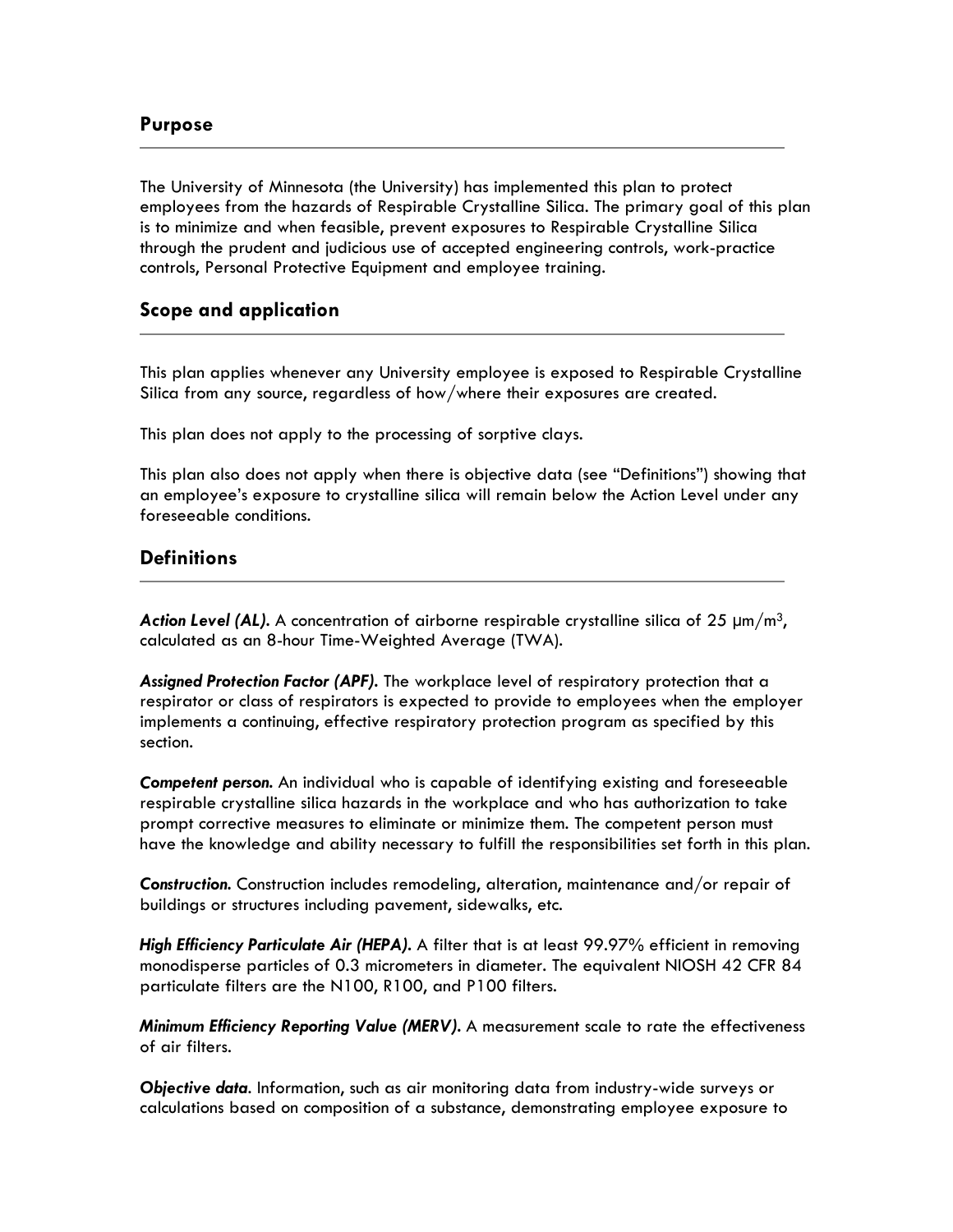respirable crystalline silica associated with a particular product or material or a specific process, task, or activity. The data must reflect workplace conditions closely resembling or with a higher exposure potential than the processes, types of materials, control methods, work practices, and environmental conditions in the University's current operations.

*Permissible Exposure Limit (PEL).* A concentration of airborne respirable crystalline silica of 50  $\mu$ m/m<sup>3</sup>, calculated as an 8-hour Time-Weighted Average (TWA).

**Physician or other Licensed Health Care Professional (PLHCP).** An individual whose legally permitted scope of practice (i.e. license, registration, or certification) allows him/her to independently provide or be delegated the responsibility to provide some or all of the particular health care required by this plan.

*Respirable Crystalline Silica.* Quartz, cristobalite, and/or tridymite contained in airborne particles that are determined to be respirable by a sampling device designed to meet the characteristics for respirable-particle size selective samplers, specified in ISO 7708 1995: "Air quality particle size fraction definitions for health-related sampling".

# **Exposure control plan elements**

#### **1. Identifying/evaluating exposures in construction and other settings**

**1.1 Silica exposures in construction settings.** Table 1 identifies specific construction equipment and tasks which require protective measures, such as engineering, work practice and PPE requirements (see "Definitions" for definition of "construction"). Additional requirements and exceptions are described later in this section.

Table 1 addresses *construction settings only*. See Section 1.2 for non-construction activities.

| Equip./Task                                    | Mandatory engineering and work practice control<br>methods                                                                                                                                                                     | <b>Required Respiratory</b><br>Protection and Min.<br><b>Assigned Protection</b><br>Factor |                                 |
|------------------------------------------------|--------------------------------------------------------------------------------------------------------------------------------------------------------------------------------------------------------------------------------|--------------------------------------------------------------------------------------------|---------------------------------|
|                                                |                                                                                                                                                                                                                                | 4 hrs or<br>less per<br>shift                                                              | More<br>than 4 hrs<br>per shift |
| Stationary masonry<br>saws                     | Use saw equipped with integrated water delivery<br>1.<br>system that continuously feeds water to the blade<br>Operate and maintain tool in accordance with<br>2.<br>manufacturer's instructions to minimize dust<br>emissions  | None                                                                                       | None                            |
| Handheld power<br>saws (any blade<br>diameter) | Use saw equipped with integrated water delivery<br>1.<br>system that continuously feeds water to the blade<br>Operate and maintain tool in accordance with<br>2.<br>manufacturer's instructions to minimize dust<br>emissions: |                                                                                            |                                 |
|                                                | When used outdoors                                                                                                                                                                                                             | None                                                                                       | <b>APF 10</b>                   |

*Table 1 – Construction equipment and tasks requiring protection*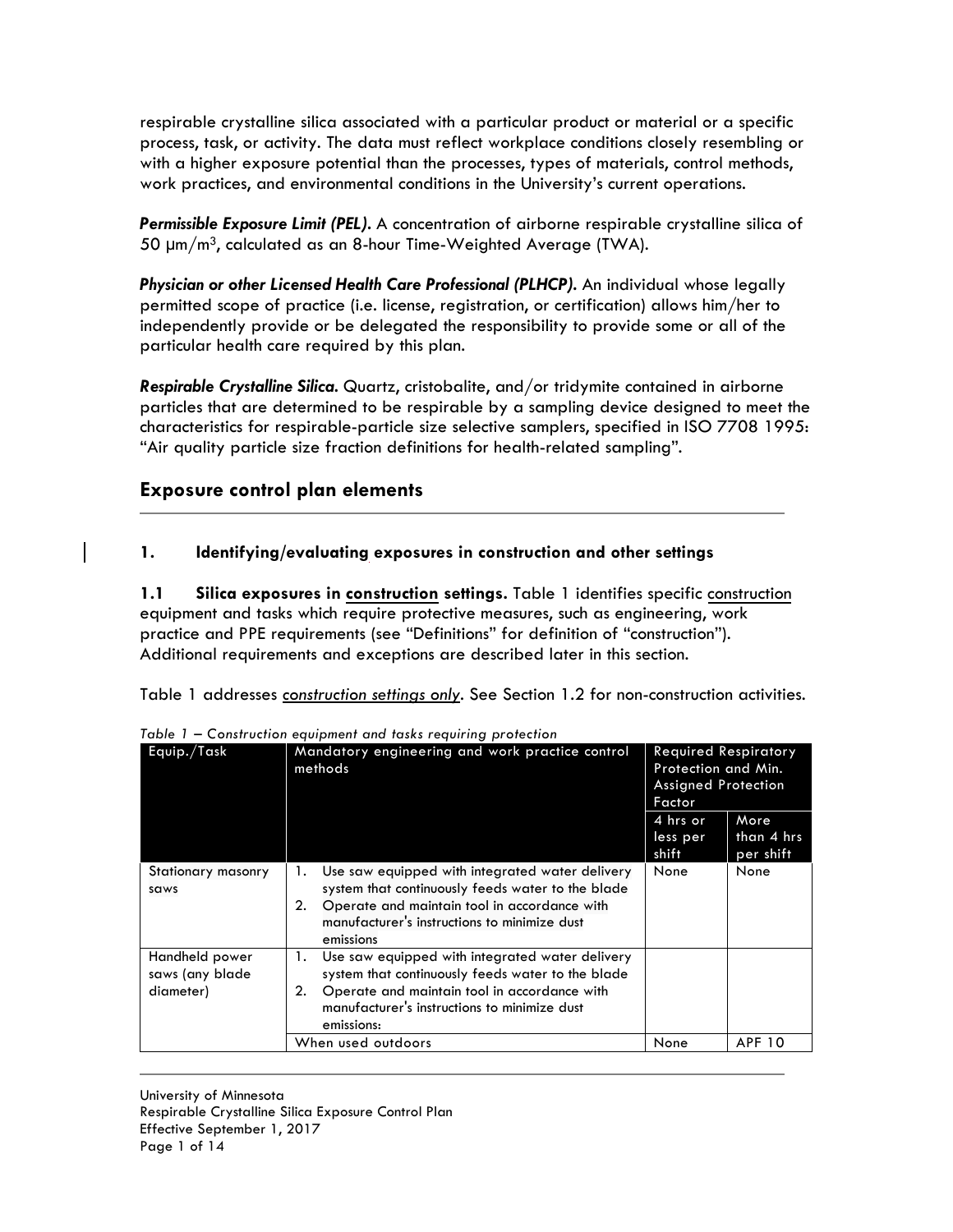|                                    | <b>APF 10</b>                                                                                | <b>APF 10</b> |               |
|------------------------------------|----------------------------------------------------------------------------------------------|---------------|---------------|
| Handheld power                     | When used indoors<br>For tasks performed outdoors only:                                      | None          | None          |
| saws for cutting                   |                                                                                              |               |               |
| fiber-cement board                 | Use saw equipped with commercially available<br>1.                                           |               |               |
| (with blade                        | dust collection system                                                                       |               |               |
| diameter of 8 inches               | 2.<br>Operate and maintain tool in accordance with                                           |               |               |
| or less)                           | manufacturer's instructions to minimize dust                                                 |               |               |
|                                    | emissions                                                                                    |               |               |
|                                    | 3.<br>Dust collector must provide the air flow                                               |               |               |
|                                    | recommended by the tool manufacturer, or                                                     |               |               |
|                                    | greater, and have a filter with 99% or greater                                               |               |               |
|                                    | efficiency                                                                                   |               |               |
| Walk-behind saws                   | Use saw equipped with integrated water delivery<br>1.                                        |               |               |
|                                    | system that continuously feeds water to the blade                                            |               |               |
|                                    | 2.<br>Operate and maintain tool in accordance with                                           |               |               |
|                                    | manufacturer's instructions to minimize dust                                                 |               |               |
|                                    | emissions:                                                                                   |               |               |
|                                    | When used outdoors                                                                           | None          | None          |
|                                    | When used indoors or in an enclosed area                                                     | <b>APF 10</b> | <b>APF 10</b> |
| Drivable saws                      | For tasks performed outdoors only:                                                           | None          | None          |
|                                    |                                                                                              |               |               |
|                                    | 1.<br>Use saw equipped with integrated water delivery                                        |               |               |
|                                    | system that continuously feeds water to the blade                                            |               |               |
|                                    | 2.<br>Operate and maintain tool in accordance with                                           |               |               |
|                                    | manufacturer's instructions to minimize dust                                                 |               |               |
|                                    | emissions                                                                                    |               |               |
| Rig-mounted core<br>saws or drills | Use tool equipped with integrated water delivery<br>1.                                       | None          | None          |
|                                    | system that supplies water to cutting surface<br>2.                                          |               |               |
|                                    | Operate and maintain tool in accordance with<br>manufacturer's instructions to minimize dust |               |               |
|                                    | emissions                                                                                    |               |               |
| Handheld and                       | Use drill equipped with commercially available<br>1.                                         | None          | None          |
| stand-mounted drills               | shroud or cowling with dust collection system                                                |               |               |
| (including impact                  | 2.<br>Operate and maintain tool in accordance with                                           |               |               |
| and rotary hammer                  | manufacturer's instructions to minimize dust                                                 |               |               |
| drills)                            | emissions                                                                                    |               |               |
|                                    | 3.<br>Dust collector must provide the air flow                                               |               |               |
|                                    | recommended by the tool manufacturer, or                                                     |               |               |
|                                    | greater, and have a filter with 99% or greater                                               |               |               |
|                                    | efficiency and a filter-cleaning mechanism                                                   |               |               |
|                                    | Use a HEPA-filtered vacuum when cleanina holes<br>4.                                         |               |               |
| Dowel drilling rigs                | For tasks performed outdoors only:                                                           | <b>APF 10</b> | <b>APF 10</b> |
| for concrete                       |                                                                                              |               |               |
|                                    | Use shroud around drill bit with a dust collection<br>1.                                     |               |               |
|                                    | system. Dust collector must have a filter with 99%                                           |               |               |
|                                    | or greater efficiency and a filtercleaning                                                   |               |               |
|                                    | mechanism                                                                                    |               |               |
|                                    | Use a HEPA-filtered vacuum when cleaning holes<br>2.                                         |               |               |
| Vehicle-mounted                    | Use dust collection system with close capture<br>1.                                          | None          | None          |
| drilling rigs for rock             | hood or shroud around drill bit with a low-                                                  |               |               |
| and concrete                       | flow water spray to wet the dust at the                                                      |               |               |
|                                    | discharge point from the dust collector                                                      |               |               |
|                                    | OR                                                                                           |               |               |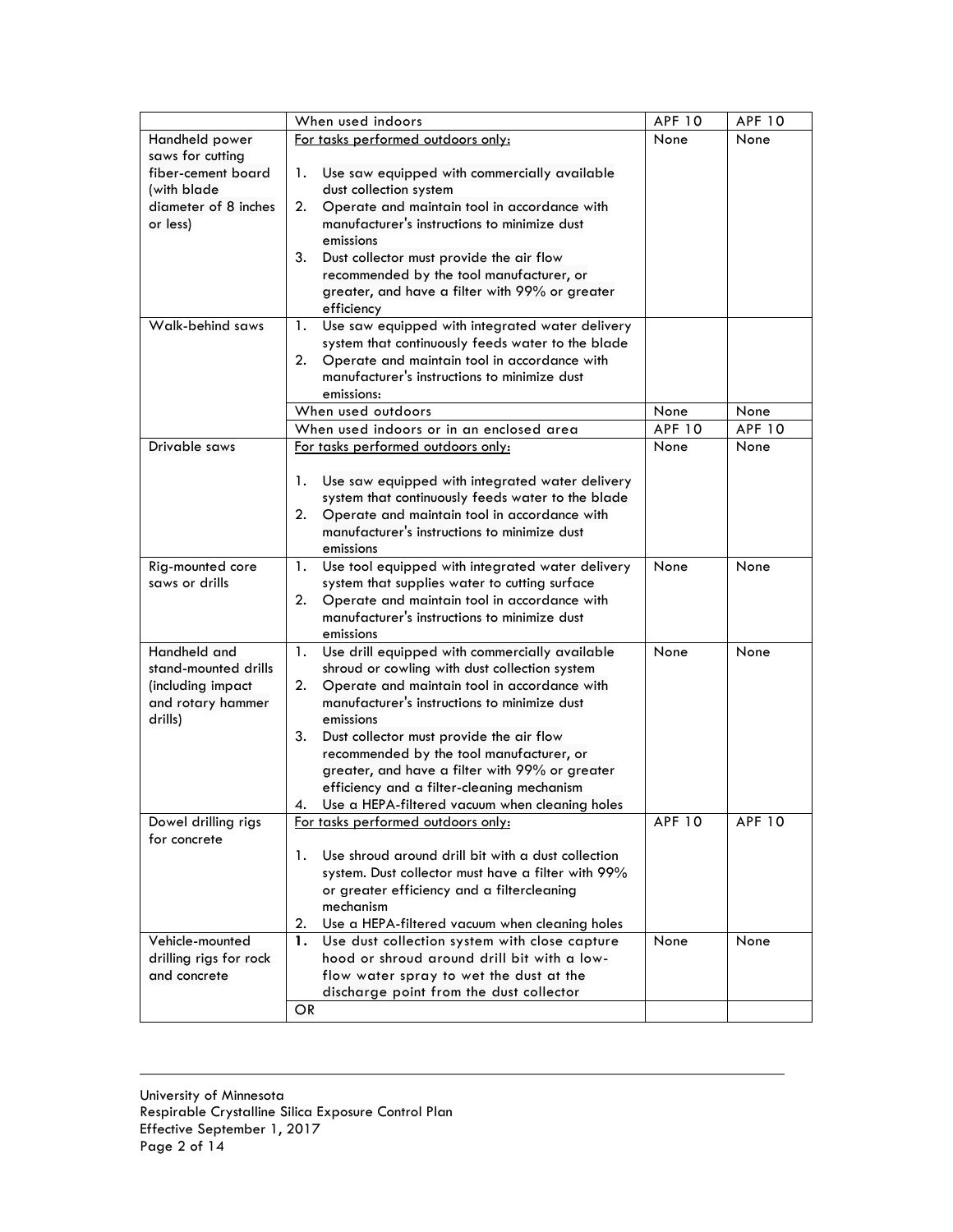|                                          |                                                                                              | None          | None          |
|------------------------------------------|----------------------------------------------------------------------------------------------|---------------|---------------|
|                                          | Operate from within an enclosed cab and use<br>1.<br>water for dust suppression on drill bit |               |               |
| Jackhammers and                          | Use tool with water delivery system that<br>1.                                               |               |               |
| handheld powered                         | supplies a continuous stream or spray of water                                               |               |               |
| chipping tools                           | at the point of impact:                                                                      |               |               |
|                                          | -When used outdoors                                                                          | None          | <b>APF 10</b> |
|                                          | -When used indoors or in an enclosed area                                                    | <b>APF 10</b> | <b>APF 10</b> |
|                                          | <b>OR</b>                                                                                    |               |               |
|                                          | 1.<br>Use tool equipped with commercially available                                          |               |               |
|                                          | shroud and dust collection system                                                            |               |               |
|                                          | 2.<br>Operate and maintain tool in accordance with                                           |               |               |
|                                          | manufacturer's instructions to minimize dust                                                 |               |               |
|                                          | emissions                                                                                    |               |               |
|                                          | 3. Dust collector must provide the air flow                                                  |               |               |
|                                          | recommended by the tool manufacturer, or                                                     |               |               |
|                                          | greater, and have a filter with 99% or greater                                               |               |               |
|                                          | efficiency and a filter-cleaning mechanism:                                                  |               |               |
|                                          | -When used outdoors                                                                          | None          | <b>APF 10</b> |
|                                          |                                                                                              |               |               |
|                                          | -When used indoors or in an enclosed area                                                    | <b>APF 10</b> | <b>APF 10</b> |
| Handheld grinders                        | Use grinder equipped with commercially available<br>1.                                       | <b>APF 10</b> | <b>APF 25</b> |
| for mortar removal                       | shroud and dust collection system                                                            |               |               |
| (i.e., tuckpointing)                     | 2.<br>Operate and maintain tool in accordance with                                           |               |               |
|                                          | manufacturer's instructions to minimize dust                                                 |               |               |
|                                          | emissions                                                                                    |               |               |
|                                          | 3.<br>Dust collector must provide 25 cubic feet per                                          |               |               |
|                                          | minute (cfm) or greater of airflow per inch of                                               |               |               |
|                                          | wheel diameter and have a filter with 99% or                                                 |               |               |
|                                          | greater efficiency and a cyclonic pre-separator or                                           |               |               |
|                                          | filter-cleaning mechanism                                                                    |               |               |
| Handheld grinders<br>for uses other than | For tasks performed outdoors only:                                                           | None          | None          |
| mortar removal                           | 1.<br>Use grinder equipped with integrated water                                             |               |               |
|                                          | delivery system that continuously feeds water to                                             |               |               |
|                                          | the grinding surface                                                                         |               |               |
|                                          | 2.<br>Operate and maintain tool in accordance with                                           |               |               |
|                                          | manufacturer's instructions to minimize dust                                                 |               |               |
|                                          | emissions                                                                                    |               |               |
|                                          | OR.                                                                                          |               |               |
|                                          | Use grinder equipped with commercially available<br>1.                                       |               |               |
|                                          | shroud and dust collection system                                                            |               |               |
|                                          | 2.<br>Operate and maintain tool in accordance with                                           |               |               |
|                                          | manufacturer's instructions to minimize dust                                                 |               |               |
|                                          | emissions                                                                                    |               |               |
|                                          | 3.<br>Dust collector must provide 25 cubic feet per                                          |               |               |
|                                          | minute (cfm) or greater of airflow per inch of                                               |               |               |
|                                          | wheel diameter and have a filter with 99% or                                                 |               |               |
|                                          | greater efficiency and a cyclonic pre-separator or<br>filter-cleaning mechanism:             |               |               |
|                                          | -When used outdoors                                                                          | None          | None          |
|                                          |                                                                                              |               |               |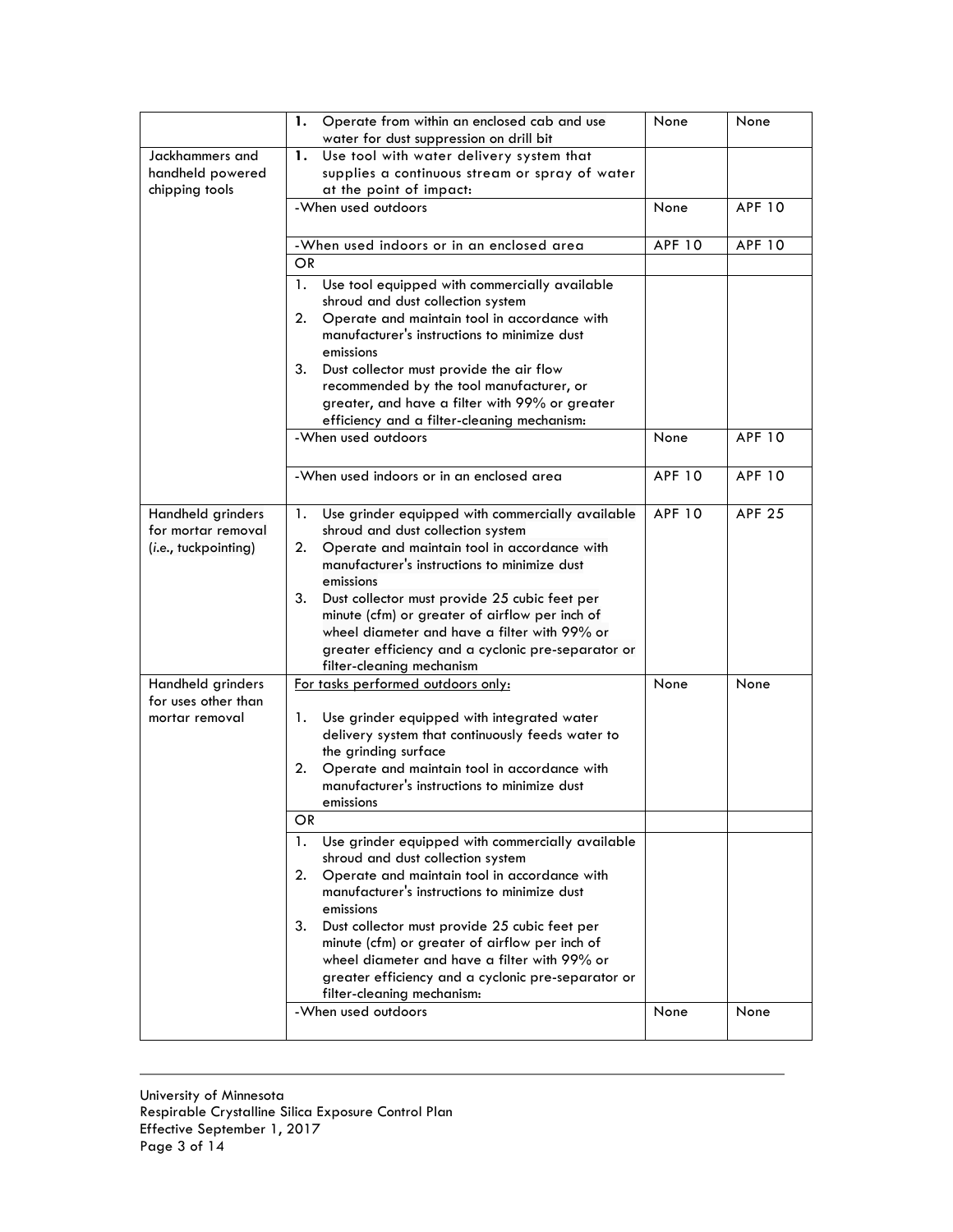|                                                                 | -When used indoors or in an enclosed area                                                                                                                                                                                                                                                                                                                                                                                                                                                                                        | None | <b>APF 10</b> |
|-----------------------------------------------------------------|----------------------------------------------------------------------------------------------------------------------------------------------------------------------------------------------------------------------------------------------------------------------------------------------------------------------------------------------------------------------------------------------------------------------------------------------------------------------------------------------------------------------------------|------|---------------|
| Walk-behind milling<br>machines and floor<br>grinders           | Use machine equipped with integrated water<br>1.<br>delivery system that continuously feeds water to<br>the cutting surface<br>Operate and maintain tool in accordance with<br>2.<br>manufacturer's instructions to minimize dust<br>emissions<br>OR.                                                                                                                                                                                                                                                                            | None | None          |
|                                                                 | Use machine equipped with dust collection system<br>1.<br>recommended by the manufacturer<br>2.<br>Operate and maintain tool in accordance with<br>manufacturer's instructions to minimize dust<br>emissions<br>3.<br>Dust collector must provide the air flow<br>recommended by the manufacturer, or greater,<br>and have a filter with 99% or greater efficiency<br>and a filter-cleaning mechanism<br>When used indoors or in an enclosed area, use a<br>4.<br>HEPA-filtered vacuum to remove loose dust in<br>between passes | None | None          |
| Small drivable<br>milling machines (less<br>than half-lane)     | Use a machine equipped with supplemental water<br>1.<br>sprays designed to suppress dust. Water must be<br>combined with a surfactant<br>2.<br>Operate and maintain machine to minimize dust<br>emissions                                                                                                                                                                                                                                                                                                                        | None | None          |
| Large drivable<br>milling machines<br>(half-lane and<br>larger) | For cuts of any depth on asphalt only:<br>Use machine equipped with exhaust ventilation on<br>1.<br>drum enclosure and supplemental water sprays<br>designed to suppress dust<br>2.<br>Operate and maintain machine to minimize dust<br>emissions                                                                                                                                                                                                                                                                                | None | None          |
|                                                                 | For cuts of four inches in depth or less on any substrate:<br>Use machine equipped with exhaust ventilation on<br>1.<br>drum enclosure and supplemental water sprays<br>designed to suppress dust<br>Operate and maintain machine to minimize dust<br>2.<br>emissions<br>OR.                                                                                                                                                                                                                                                     | None | None          |
|                                                                 | 1.<br>Use a machine equipped with supplemental water<br>spray designed to suppress dust. Water must be<br>combined with a surfactant<br>Operate and maintain machine to minimize dust<br>2.<br>emissions                                                                                                                                                                                                                                                                                                                         | None | None          |
| Crushing machines                                               | Use equipment designed to deliver water spray or<br>1.<br>mist for dust suppression at crusher and other<br>points where dust is generated (e.g., hoppers,<br>conveyers, sieves/sizing or vibrating components,<br>and discharge points)                                                                                                                                                                                                                                                                                         | None | None          |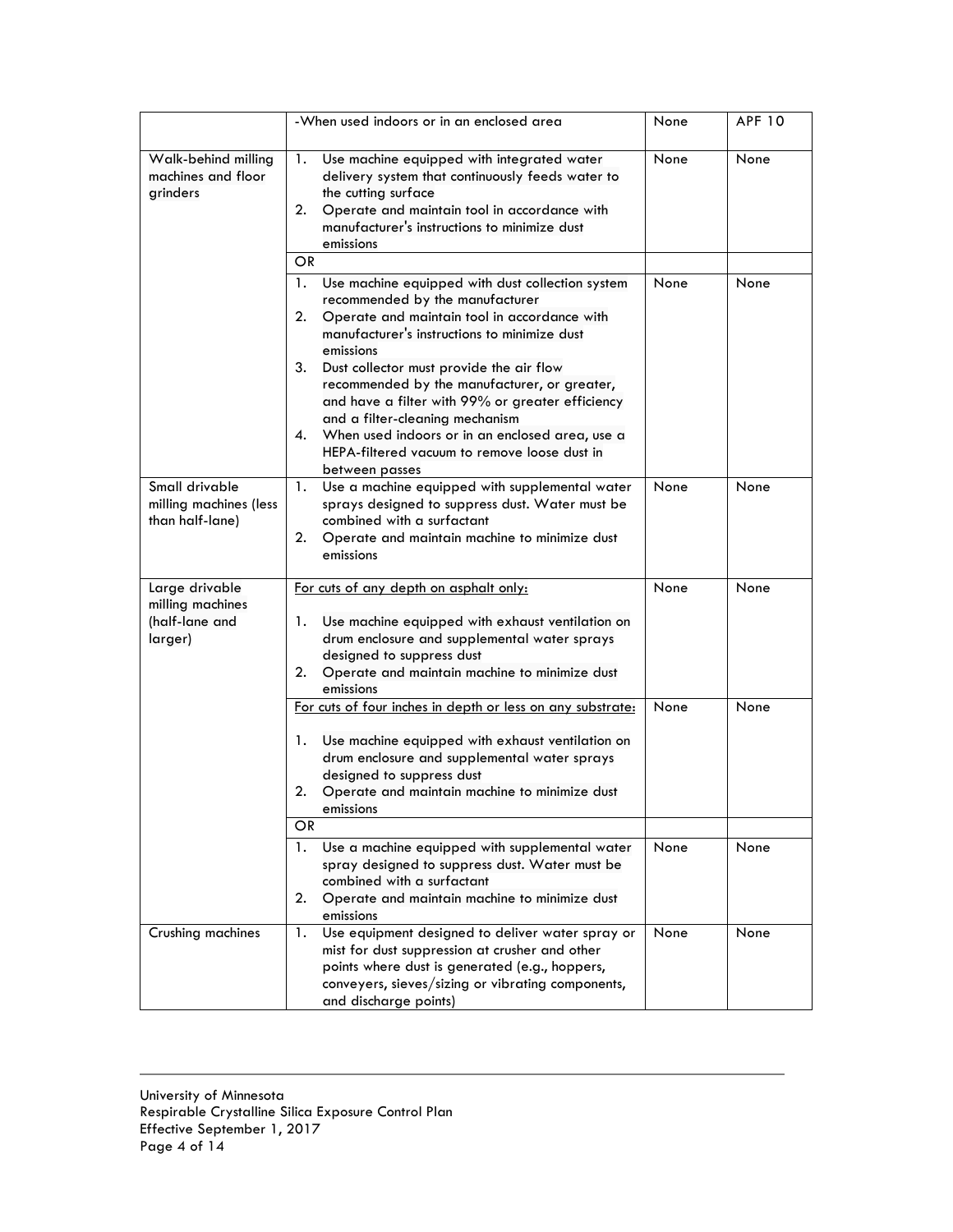|                                                                                                                                                                                                | 2.<br>3.  | Operate and maintain machine in accordance with<br>manufacturer's instructions to minimize dust<br>emissions<br>Use a ventilated booth that provides fresh,<br>climate-controlled air to the operator, or a remote<br>control station |      |      |
|------------------------------------------------------------------------------------------------------------------------------------------------------------------------------------------------|-----------|---------------------------------------------------------------------------------------------------------------------------------------------------------------------------------------------------------------------------------------|------|------|
| Heavy equipment<br>and utility vehicles                                                                                                                                                        | 1.        | Operate equipment from within an enclosed cab                                                                                                                                                                                         | None | None |
| used to abrade or<br>fracture silica-<br>containing materials<br>$(e.g., hoe-ramming,$<br>rock ripping) or used<br>during demolition<br>activities involving<br>silica-containing<br>materials | 1.        | When employees outside of the cab are engaged<br>in the task, apply water and/or dust suppressants<br>as necessary to minimize dust emissions                                                                                         | None | None |
| Heavy equipment<br>and utility vehicles<br>for tasks such as                                                                                                                                   | 1.        | Apply water and/or dust suppressants as<br>necessary to minimize dust emissions                                                                                                                                                       | None | None |
| grading and                                                                                                                                                                                    | <b>OR</b> |                                                                                                                                                                                                                                       |      |      |
| excavating but not<br>including:<br>Demolishing,<br>abrading, or<br>fracturing silica-<br>containing materials                                                                                 | 1.        | When the equipment operator is the only<br>employee engaged in the task, operate<br>equipment from within an enclosed cab                                                                                                             | None | None |

*Note: Where an employee performs more than one task on Table 1 during the course of a shift, and the total duration of all tasks combined is more than four hours, then the required respiratory protection for each task is the respiratory protection specified for more than four hours per shift. If the total duration of all tasks on Table 1 combined is less than four hours, the required respiratory protection for each task is the respiratory protection specified for less than four hours per shift.*

In addition to the requirements found in Table 1, the following requirements apply in construction settings:

- For any task performed indoors or in enclosed areas, general or local exhaust must be provided to minimize the accumulation of visible airborne dust.
- For tasks performed using wet methods, water shall be applied at flow rates sufficient to minimize the release of visible dust.
- When tools, equipment or work processes are intended to be operated in an enclosed cab or booth, the cab or booth must:
	- o Be maintained as free as practicable from settled dust
	- o Be equipped with door seals and closing mechanisms that work properly
	- o Be equipped with gaskets and seals that are in good condition and working properly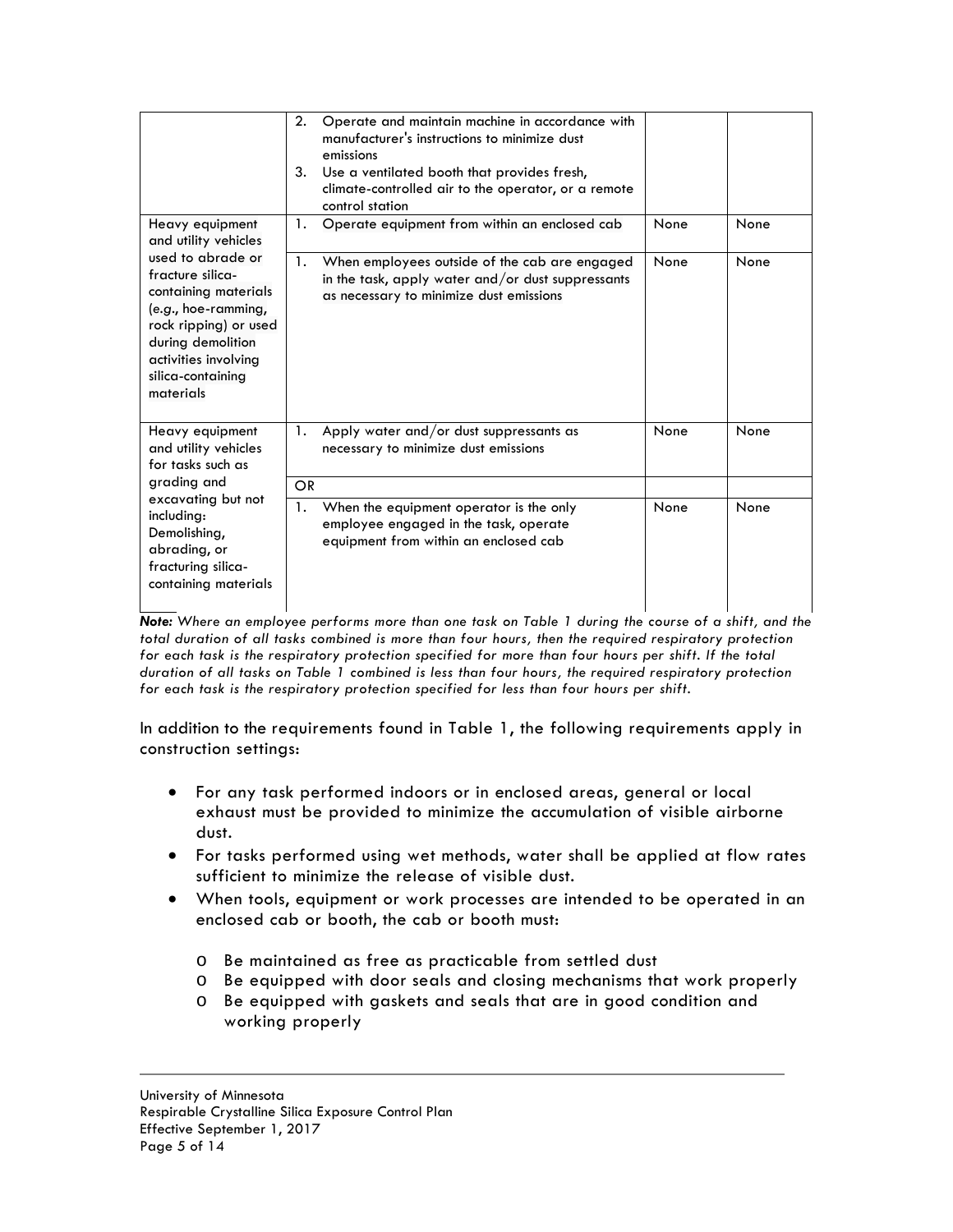- o Be under positive pressure, which is maintained through continuous delivery of fresh air. Intake air must be filtered through a filter that is 95% efficient in the 0.3-10 µm range (i.e. MERV-16 or better)
- o Have heating and cooling capabilities for occupants/operators (as needed)

For equipment/tasks not listed in table 1, or when the engineering controls listed in the table are not fully implemented, the University will ensure that employees' exposure do not exceed the Permissible Exposure Limit (PEL). Objective data will be obtained to demonstrate that exposures are within limits. If air sampling is conducted to demonstrate that exposures are within limits, the requirements of sections 1.2-1.7 will apply.

**1.2 Silica exposures in non-construction settings**. Potential non-construction exposures to silica at the University of Minnesota include, but are not limited to:

- Foundry areas
- Street sweeping
- Ceramics areas
- Civil/structural engineering
- Geology
- Natural Resources Research Institute (NRRI)
- Soils labs

Initial exposure assessments will be conducted on each employee with exposure to respirable crystalline silica. Follow up (non-initial) monitoring may be required based on requirements in this section.

The employees' 8-hour TWA exposure will be quantified and evaluated on the basis of any combination of air monitoring data or objective data sufficient to accurately characterize employee exposures to respirable crystalline silica.

**1.3 Re-evaluation.** Employees' exposures will be reassessed whenever there is any reason to believe that exposures have changed.

**1.4 Employee notification of assessment results.** Within 5 working days of completing an exposure assessment for in a construction setting, or 15 days for other settings, each affected employee will be individually notified in writing of the results of that assessment. This notification may be made by posting a copy of results in an appropriate location accessible to all affected employees.

Whenever an exposure assessment indicates that employee exposure is above the PEL, the written notification will describe in the corrective action being taken to reduce employee exposure to or below the PEL.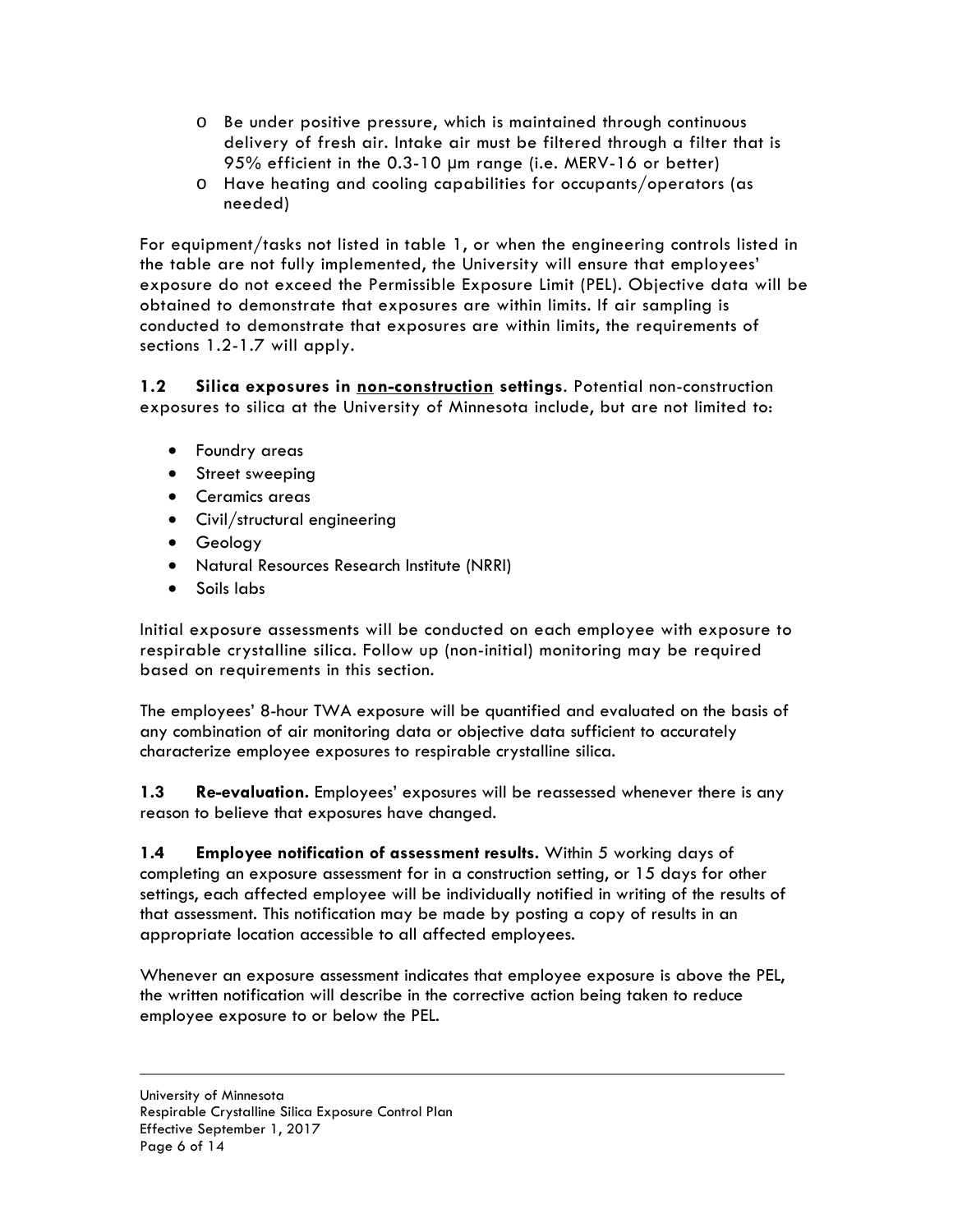**1.5 Observation of monitoring**. Where air monitoring is performed, the University shall provide affected employees or their designated representatives an opportunity to observe any monitoring of employee exposure to respirable crystalline silica.

When observation of monitoring requires entry into an area where the use of protective clothing or equipment is required for any workplace hazard, the University shall provide the observer with protective clothing and equipment at no cost and shall ensure that the observer uses such clothing and equipment.

**1.6 Records of air monitoring**. Accurate records of all exposure measurements shall be made and maintained. This record shall include at least the following information:

- The date of measurement for each sample taken;
- The task monitored;
- Sampling and analytical methods used;
- Number, duration, and results of samples taken;
- Identity of the laboratory that performed the analysis;
- Type of personal protective equipment, such as respirators, worn by the employees monitored; and
- Name, employee identification number, and job classification of all employees represented by the monitoring, indicating which employees were actually monitored.

**1.7 Records of objective data**. Accurate records of all objective data relied upon to comply with this plan shall be made and maintained. This record shall include at least the following information:

- The crystalline silica-containing material in question;
- The source of the objective data;
- The testing protocol and results of testing;
- A description of the process, task, or activity on which the objective data were based; and
- Other data relevant to the process, task, activity, material, or exposures on which the objective data were based.

# **2. Methods of compliance**

**2.1 General.** This section describes methods which will be employed (as needed and appropriate) to reduce employees' exposures to acceptable levels, ideally below the Action Limit.

**2.2 Engineering and work practice controls.** Feasible engineering and administrative/work-practice controls shall be utilized to reduce employees' exposures to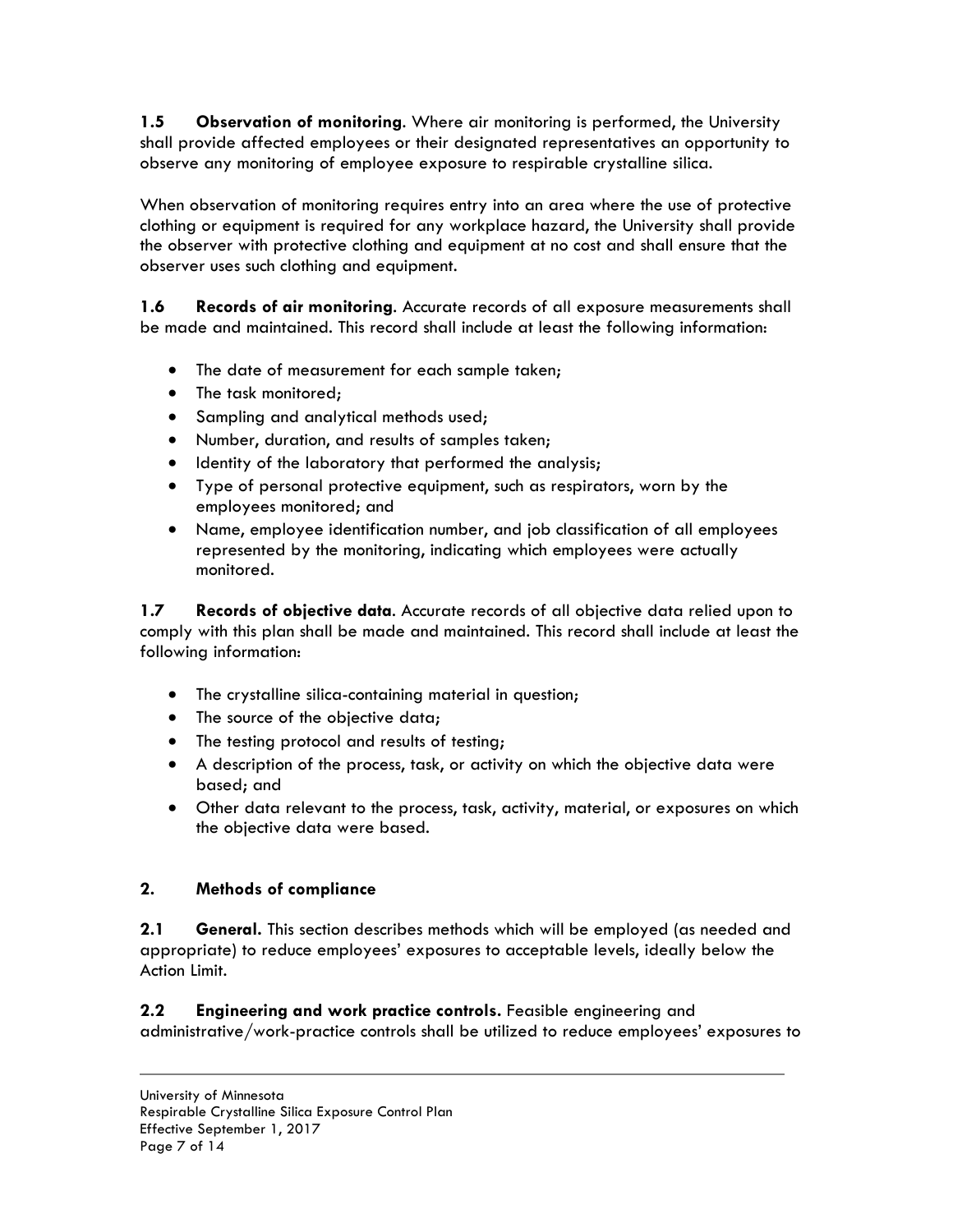the lowest feasible levels. Where these controls are not adequate to reduce employees' exposures to below the PEL, they shall nonetheless, be used to reduce exposures to the lowest feasible level.

**2.3 Abrasive blasting.** Where abrasive blasting is conducted using silica-containing blasting media, or where abrasive blasting is conducted on substrates that contain crystalline silica, the University will comply with all other OSHA requirements pertaining to abrasive blasting.

**2.4 Housekeeping measures.** Dry sweeping or dry brushing shall not be used unless safer methods such as wet sweeping, HEPA-filtered vacuuming, or other safer methods are infeasible.

Compressed air shall not be used to be used to clean clothing or surfaces where such activity could contribute to employee exposure to respirable crystalline silica unless:

- The compressed air is used in conjunction with a ventilation system that effectively captures the dust cloud created by the compressed air; or
- No alternative method is feasible.

**2.5 Regulated areas.** Regulated areas will be established wherever an employee's exposure to airborne concentrations of respirable crystalline silica is, or can reasonably be expected to be, in excess of the PEL. All such areas shall demarcated from the rest of the workplace in a manner that minimizes the number of employees exposed to respirable crystalline silica within the regulated area.

Signs shall be posted at all entrances to regulated areas. Signs shall read as follows:

DANGER! RESPIRABLE CRYSTALLINE SILICA. MAY CAUSE CANCER. CAUSES DAMAGE TO LUNGS. WEAR RESPIRATORY PROTECTION IN THIS AREA. AUTHORIZED PERSONNEL ONLY.

Access to regulated areas shall be limited to:

- Persons authorized and required by work duties to be present;
- Designated employee representative who are exercising the right to observe monitoring procedures; and
- Any person authorized by the Occupational Safety and Health Act or regulations issued under it to be in a regulated area.

Any person entering a regulated area will be provided with, and required to wear an appropriate respirator. All respirator use will comply with the University's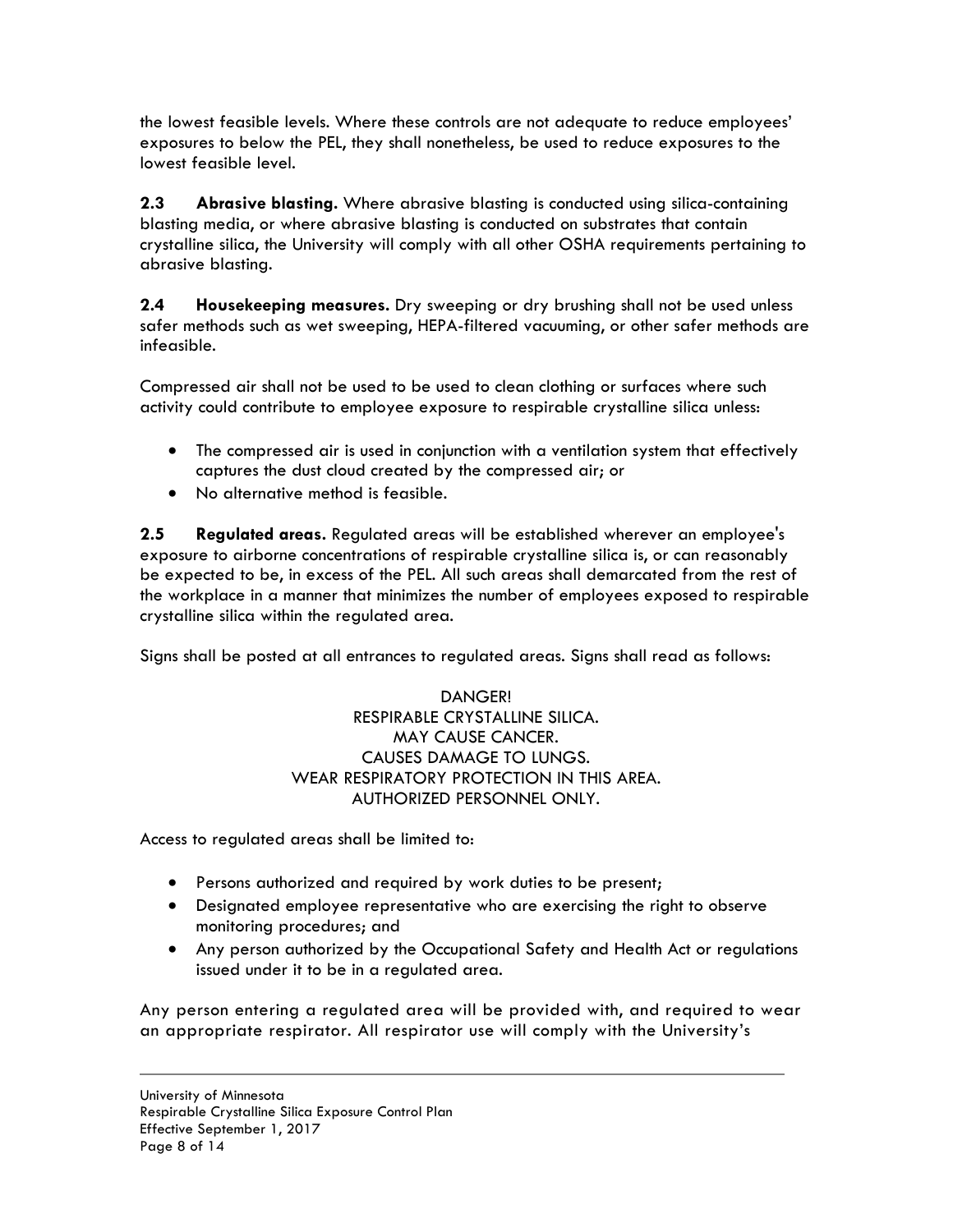Respiratory Protection plan.

# **3. Respiratory protection**

**3.1 General.** Respiratory protection will be provided to, and worn by employees under the following conditions:

| Construction<br>settings | When specified for tasks/equipment listed in Table 1<br>For tasks/equipment not specified in the table in Table 1<br>or when the controls specified in that table have not been<br>fully implemented, and employees' exposures to crystalline<br>silica exceed the PEL. |
|--------------------------|-------------------------------------------------------------------------------------------------------------------------------------------------------------------------------------------------------------------------------------------------------------------------|
| Non-Construction         | When monitoring and/or objective data indicate that                                                                                                                                                                                                                     |
| settings                 | exposures are likely to exceed the PEL                                                                                                                                                                                                                                  |

Any use of respiratory protection will be in compliance with the University's Respiratory Protection plan.

### **4. Inspections in construction settings by competent person**

**4.1 General.** Frequent and regular inspections of construction jobsites, materials and equipment shall be performed by a competent person. The purpose of these inspections will be to ensure that this plan is being complied with. When deficiencies or other concerns are observed during inspections, they shall be corrected as soon as practicable.

#### **5. Medical surveillance**

**5.1 General.** Medical surveillance which complies with this section will be provided to each employee who meets the following criteria:

| <b>Construction</b> | Employees who will be required to use a respirator for 30 or more   |
|---------------------|---------------------------------------------------------------------|
| settings            | days per year, as required by Table 1 (see Section 1 of this plan). |
| Non-Construction    | Each employee who will be exposed at or above the action level for  |
| settings            | 30 or more days per year.                                           |

The measures described in this section will be provided at no cost to the employee and at a time and place that is reasonably convenient to them.

**5.2 Initial examination.** An initial (baseline) medical examination will be conducted on each employee within 30 days after his/her initial assignment, unless the employee has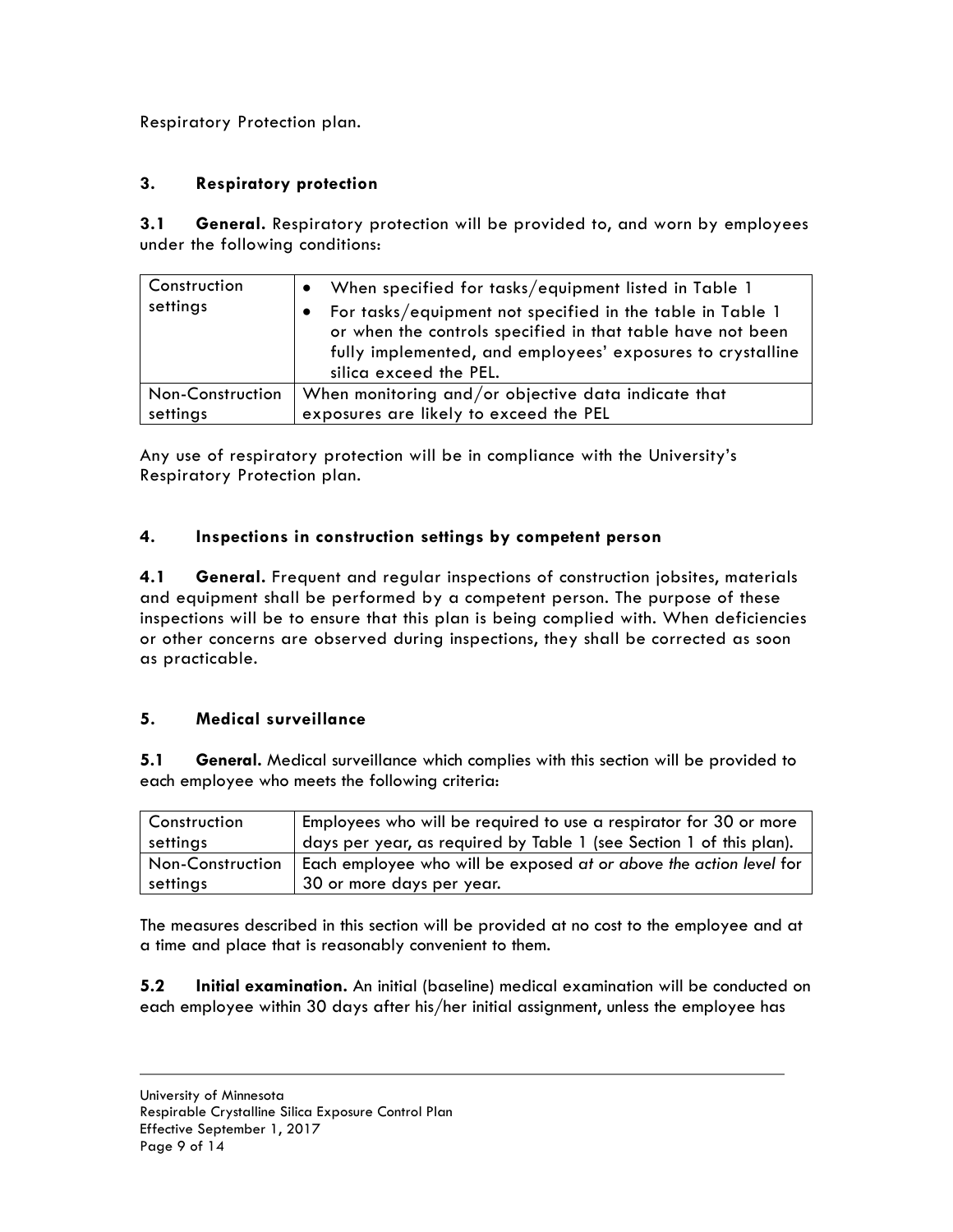received a medical examination that meets the requirements of this section within the last three years.

The examination shall consist of;

- A medical and work history;
- A physical examination with special emphasis on the respiratory system;
- A chest X-ray, interpreted and classified by a NIOSH-certified B Reader;
- A pulmonary function test;
- Testing for latent tuberculosis infection; and
- Any other tests deemed appropriate by the PLHCP.

**5.3 Periodic examinations.** Periodic examinations will be conducted on each employee at least every three years, or more frequently if recommended by the PLHCP. The periodic examinations shall consist of the procedures/examinations in section 5.2 except testing for latent Tuberculosis infection.

**5.4 Information provided to the PLHCP by the University.** The PLHCP providing the medical examination shall have a copy of 29 CFR 1910.1053 (for non-construction employees) or 29 CFR 1926.1153 (for construction employees). The University will provide a copy if needed by the PLHCP.

The PLHCP shall also be provided with:

- A description of the employee's former, current, and anticipated duties as they relate to the employee's occupational exposure to respirable crystalline silica;
- The employee's former, current, and anticipated levels of occupational exposure to respirable crystalline silica;
- A description of any personal protective equipment used or to be used by the employee, including when and for how long the employee has used or will use that equipment; and
- Information from records of employment-related medical examinations previously provided to the employee and currently within the control of the University.

**5.5 PLHCP's written medical report for the employee.** The PLHCP shall explain each employee's results to him/her and provide him/her with a written medical report within 30 days of each medical examination performed. The written report shall contain:

- A statement indicating the results of the medical examination, including any medical condition(s) that would place the employee at increased risk of material impairment to health from exposure to respirable crystalline silica and any medical conditions that require further evaluation or treatment;
- Any recommended limitations on the employee's use of respirators;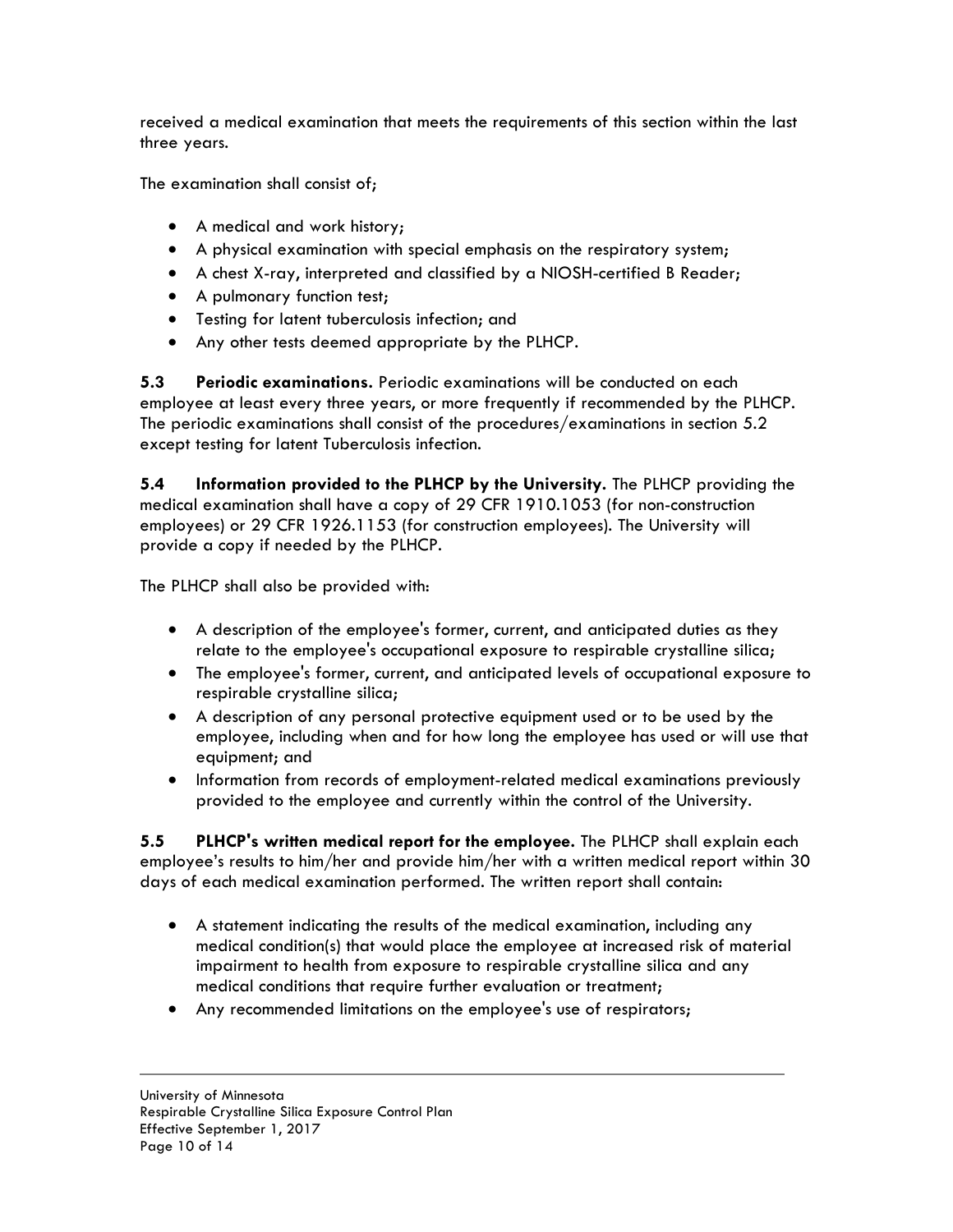- Any recommended limitations on the employee's exposure to respirable crystalline silica; and
- A statement that the employee should be examined by a specialist (as described later in this section) if the chest X-ray provided in accordance with this section is classified as 1/0 or higher by the B Reader, or if referral to a specialist is otherwise deemed appropriate by the PLHCP.

**5.6 PLHCP's written medical opinion to the University.** The PLHCP shall provide a written medical opinion to University within 30 days of the medical examination. The written opinion shall contain *only* the following:

- The date of the examination;
- A statement that the examination has met the requirements of this section; and
- Any recommended limitations on the employee's use of respirators.

If the employee provides written authorization, the written opinion shall also contain either or both of the following:

- Any recommended limitations on the employee's exposure to respirable crystalline silica;
- A statement that the employee should be examined by a specialist if the chest Xray provided in accordance with this section is classified as 1/0 or higher by the B Reader, or if referral to a specialist is otherwise deemed appropriate by the PLHCP.

The employee shall receive a copy of the written medical opinion within 30 days of each medical examination performed.

**5.7 Additional examinations by specialists.** If the PLHCP's written medical opinion indicates that an employee should be examined by a specialist, the University shall make available a medical examination by a specialist within 30 days after receiving the PLHCP's written opinion.

The University shall ensure that the examining specialist is provided with all of the information that the University is obligated to provide to the PLHCP in accordance with this section.

The University shall ensure that the specialist explains to the employee the results of the medical examination and provides each employee with a written medical report within 30 days of the examination. The written report shall meet the requirements of this section.

The University shall obtain a written opinion from the specialist within 30 days of the medical examination. The written opinion shall meet the requirements of this section.